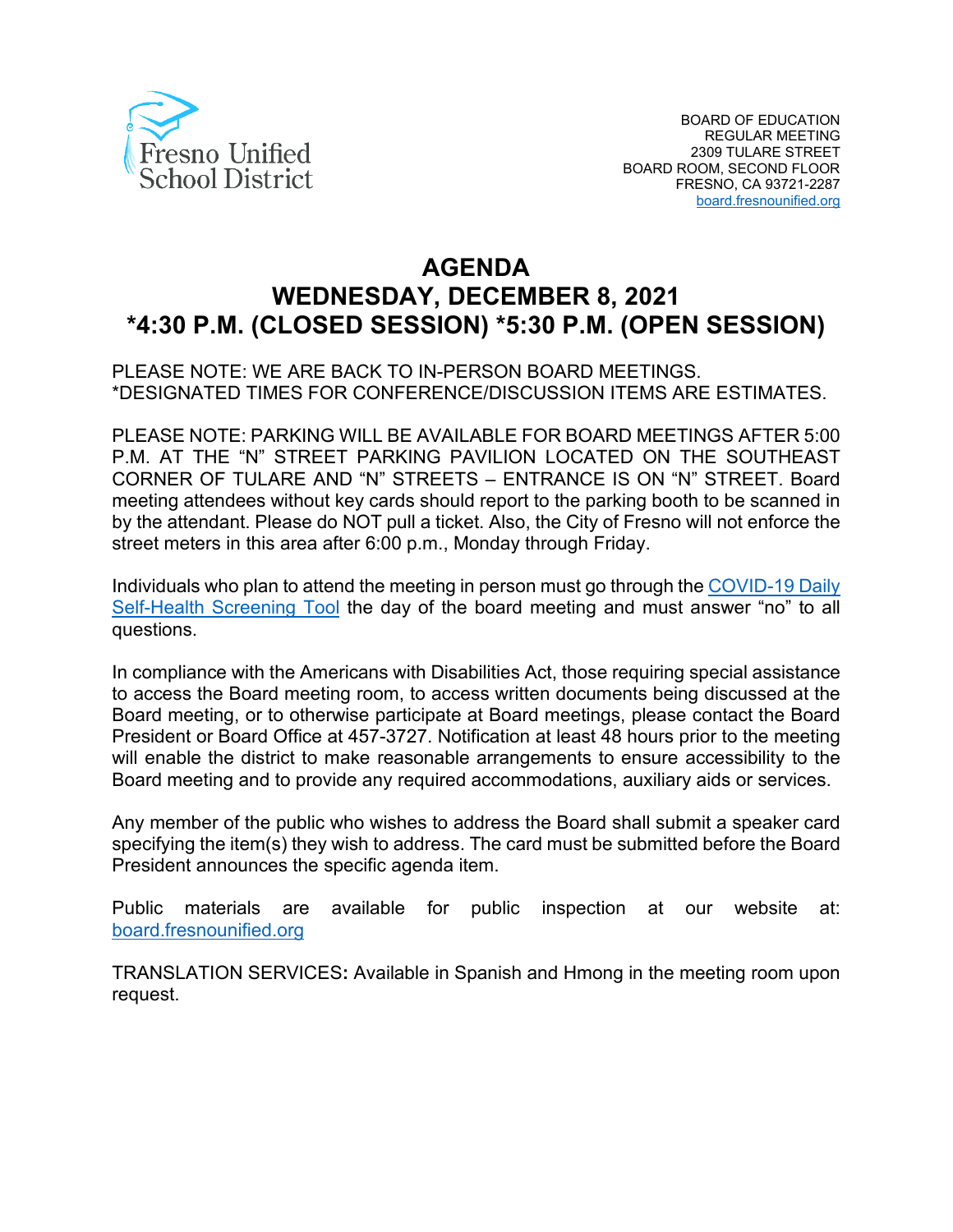# **\*4:30 P.M**.

**CALL** Meeting to Order **OPPORTUNITY** for Public Comment on Closed Session Agenda Items **RECESS** for Closed Session to discuss the following**:**

- 1. Student Expulsions Pursuant to Education Code Section 35146.
- 2. Conference with Labor Negotiator (Government Code Section 54957.6); FUSD Negotiator(s): Paul Idsvoog; Employee Organizations(s): FTA, CSEA, Chapter 125, CSEA, Chapter 143, SEIU, Local 521, FASTA/SEIU, Local 521/CTW, CLC, Fresno Unified Building & Construction Trades/FTA; International Association of Machinists and Aerospace Workers (IAMAW), Unrepresented Employees: All Management, Confidential, and Supervisory Employees.
- 3. Public Employee Discipline/Dismissal/Release/Reassignment/Resignation.
- 4. Public Employment/Appointment (Government Code Section 54957). a. Principal
- 5. Conference with Legal Counsel Existing Litigation (Government Code Section 54956.9(d)(1)).
	- a. Potential Case (One)
	- b. Keven Page v. Fresno Unified Workers' Compensation Fresno Unified Case No. WC18-1106-1915

**\*5:30 P.M., RECONVENE** and report action taken during Closed Session, if any.

# **PLEDGE OF ALLEGIANCE**

A staff member will lead the flag salute.

# **HEAR Report from Superintendent**

#### **OPPORTUNITY for Public Comment on Consent Agenda Items**

**ALL CONSENT AGENDA** items are considered routine by the Board of Education and will be enacted by one motion. There will be no separate discussion of items unless a Board member so requests, in which event, the item(s) will be considered following approval of the Consent Agenda.

# **A. CONSENT AGENDA**

#### **A-1, APPROVE Personnel List**

Included in the Board binders is the Personnel List, Appendix A, as submitted. The Superintendent recommends approval. Fiscal impact: There is no fiscal impact to the district at this time. Contact person: Paul Idsvoog, telephone 457-3548.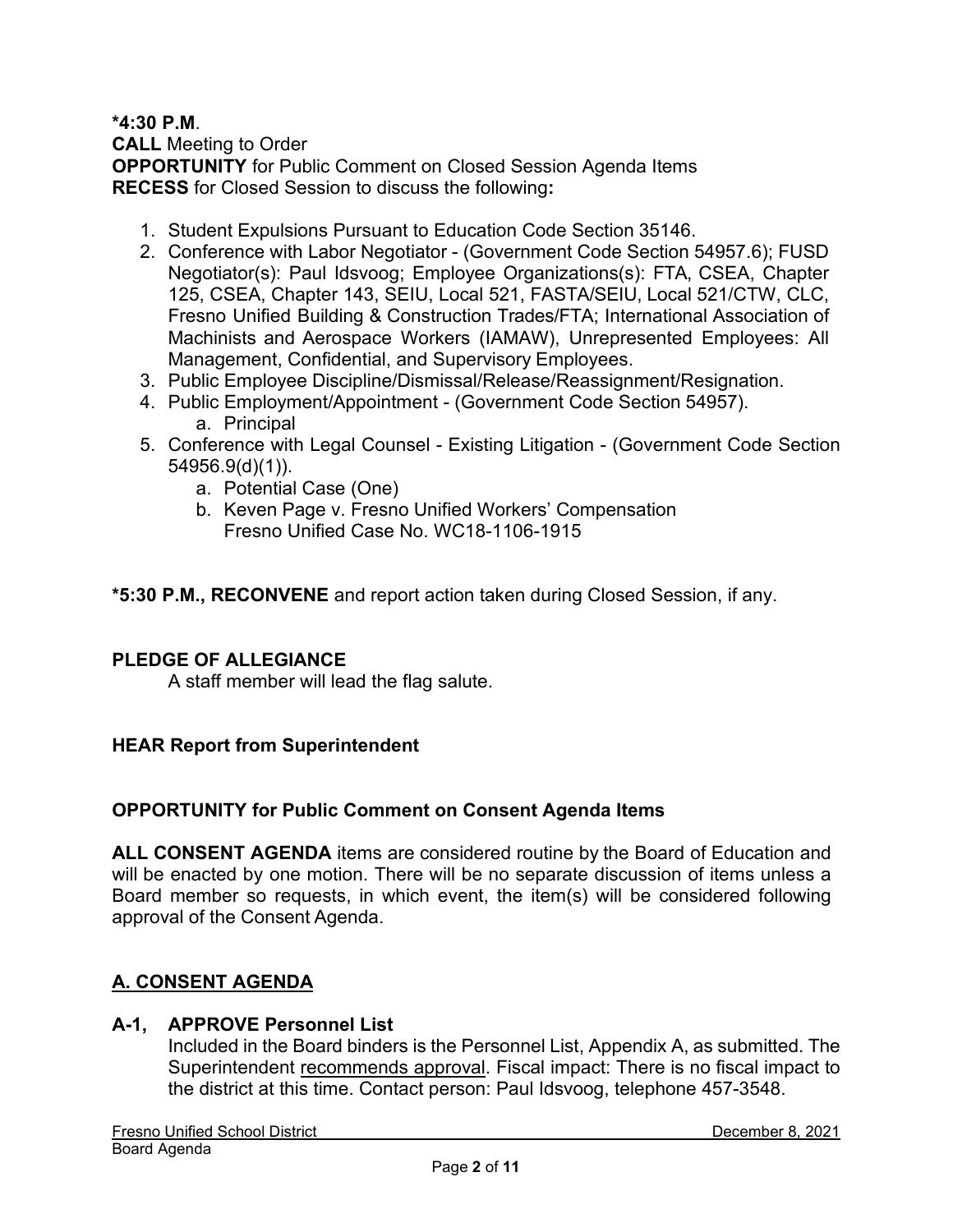# **A-2, ADOPT Findings of Fact and Recommendations of District Administrative Board**

The Board of Education received and considered the Findings of Fact and Recommendations of District Administrative Panels resulting from hearings on expulsion and readmittance cases conducted during the period since the November 17, 2021 Regular Board Meeting. The Superintendent recommends adoption. Fiscal impact: There is no fiscal impact to the district at this time. Contact person: Kim Mecum, telephone 457-3731.

# **A-3, ADOPT Resolution in Support of Dual Enrollment**

Included in the Board binders is a resolution in support of Dual Enrollment and the equitable expansion of Dual Enrollment offerings for Fresno Unified students. This resolution identifies the goal of expanding current dual enrollment offerings within all high schools to provide up to 12 units of transferable dual enrollment credit for students. This resolution includes six priority areas that will be a focus and guide as we seek to equitably expand dual enrollment within Fresno Unified. The Superintendent recommends adoption. Fiscal impact: There is no fiscal impact to the district at this time. Contact person: Kim Mecum, telephone 457-3731.

# **A-4, ADOPT Fresno Unified School District Resolution #21-14**

Included in the Board binders is a State of California, Fresno Unified School District Resolution #21-14. This Resolution authorizes Santino Danisi, Chief Financial Officer authorization to sign and execute all documents by the California Department of Rehabilitation. The Superintendent recommends adoption. Fiscal impact: There is no fiscal impact to the district at this time. Contact person: Kim Mecum, telephone 457-3731.

#### **A-5, APPROVE Renewal Agreement with Elixir Insurance Company**

Included in the Board Binders is a renewal agreement with Elixir Insurance Company, formerly Envision Insurance, to provide Medicare eligible retiree prescription benefit services. The Superintendent recommends approval. Fiscal Impact: Annual estimated cost of \$8.2 million is available in the Internal Service Health Fund. Contact person: Santino Danisi, telephone 457-6226.

#### **A-6, APPROVE Renewal Agreement with Kaiser Permanente**

Included in the Board binders is a renewal agreement with Kaiser Permanente to provide medical services on behalf of benefit eligible employees and retirees. The district has offered medical benefit coverage through Kaiser Permanente since April 01, 2012. Kaiser is one of two different medical networks under which district employees and retirees access medical care. The Superintendent recommends approval. Fiscal Impact: Annual estimated cost of \$17.1 million is available in the Internal Service Health Fund. Contact person: Santino Danisi, telephone 457- 6226.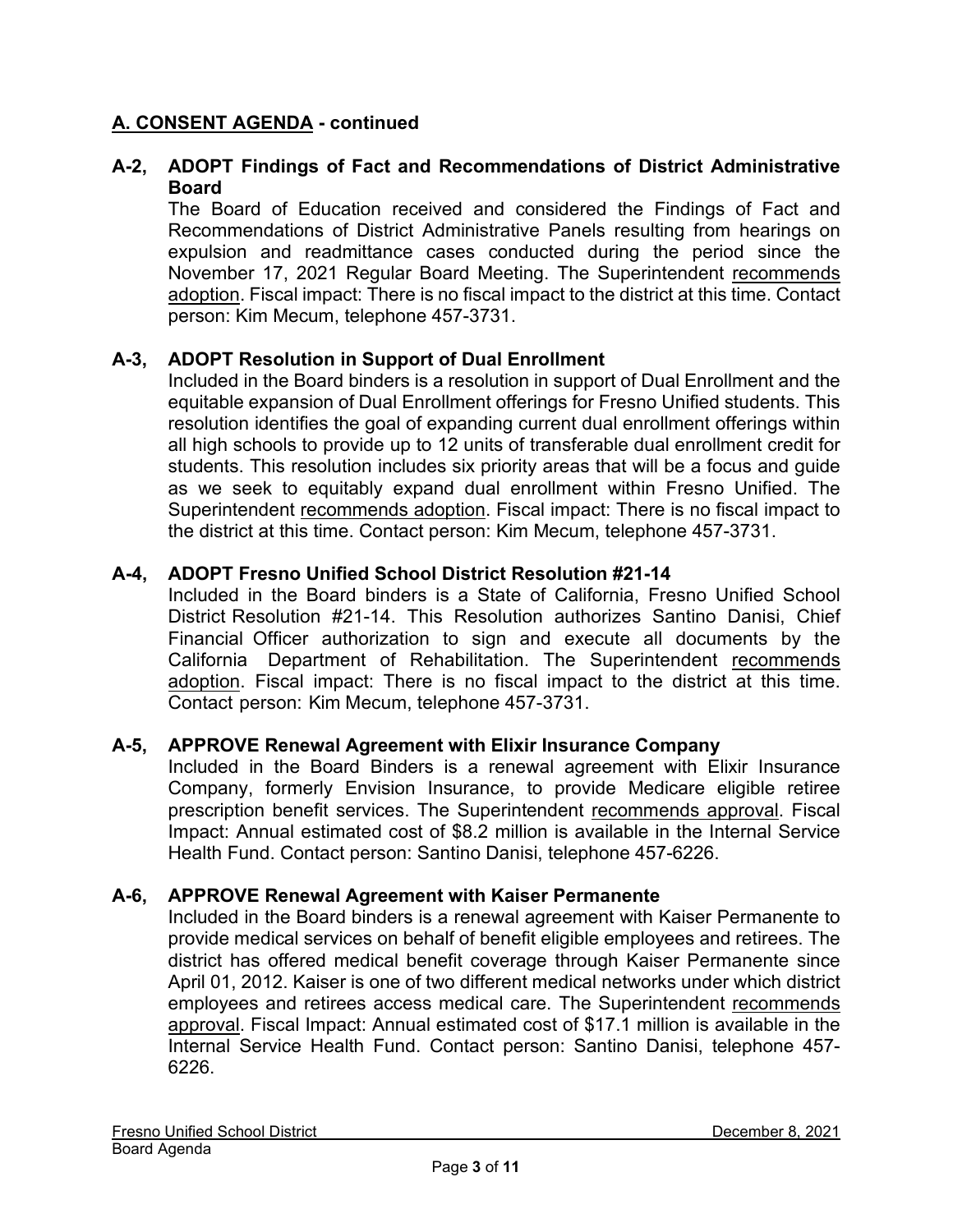#### **A-7, APPROVE Agreement with Activities Integrating Math and Science Education Foundation for Fresno Unified Winter Session 2021**

Included in the Board binder is an agreement for Activities Integrating Math and Science (AIMS) Education Foundation. The AIMS Education Foundation will be utilized to provide professional learning, instructional activities, and materials for students in grades fourth through sixth during the Winter Session 2021: December 21, 2021, through January 06, 2022. Materials will include activities for ten classroom sessions of designated sites to last three to four hours each. AIMS will also provide professional learning materials for teachers to use in preparation for the sessions. The Superintendent recommends approval. Fiscal Impact: Sufficient funds in the amount of \$34,650 are available in the Extended Learning budget. Contact person: Kim Mecum, telephone 457-3731.

# **A-8, APPROVE Agreement with Arte Americas**

Included in the Board binders is an agreement with Arte Americas. Arte Americas agrees to provide three separate three-day performing arts camps for up to 60 students in grades four through six at each camp (180 students total). Students will participate in a variety of enrichment activities. The Superintendent recommends approval. Fiscal Impact: Sufficient funds in the amount of \$42,276 are available in the Extended Learning Department budget. Contact person: Kim Mecum, telephone 457-3731.

#### **A-9, APPROVE Agreement with Deborah McCoy**

Included in the Board binders is an agreement for Deborah McCoy. Deborah McCoy Talent Gallery will provide a ten-day performing art camp for up to 50 students in grades first through sixth. The camp will run from 8:00 am to 4:30 pm for each of the ten days. Students will learn Hip Hop, Art, Photography, and Musical Theater and will perform in showcase for families on the final day of the program. Cost per student \$60 per day and covered by the Extended Learning budget. The Superintendent recommends approval. Fiscal Impact: Sufficient funds in the amount of \$30,000 are available in the Extended Learning budget. Contact person: Kim Mecum, telephone 457-3731.

#### **A-10, APPROVE the California Teaching Fellows Foundation to Support Winter Camps 2021- Mindsets Learning, Inc. Agreement**

Included in the Board binders is a request to approve an agreement with Mindsets Learning, Inc. for the California Teaching Fellows Foundation. The California Teaching Fellows Foundation will provide Fresno Unified School District with an enrichment program based on the afterschool and summer programs. Enrichment will focus on Arts and Crafts, Science, Technology, Engineering and Mathematics, and Leadership with an emphasis on Service Learning and Social and Emotional Learning as part of Winter Camp 2021.The Superintendent recommends approval. Fiscal Impact: Sufficient funds in the amount of \$301,982 are available in the Extended Learning budget. Contact person: Kim Mecum, telephone 457-3731.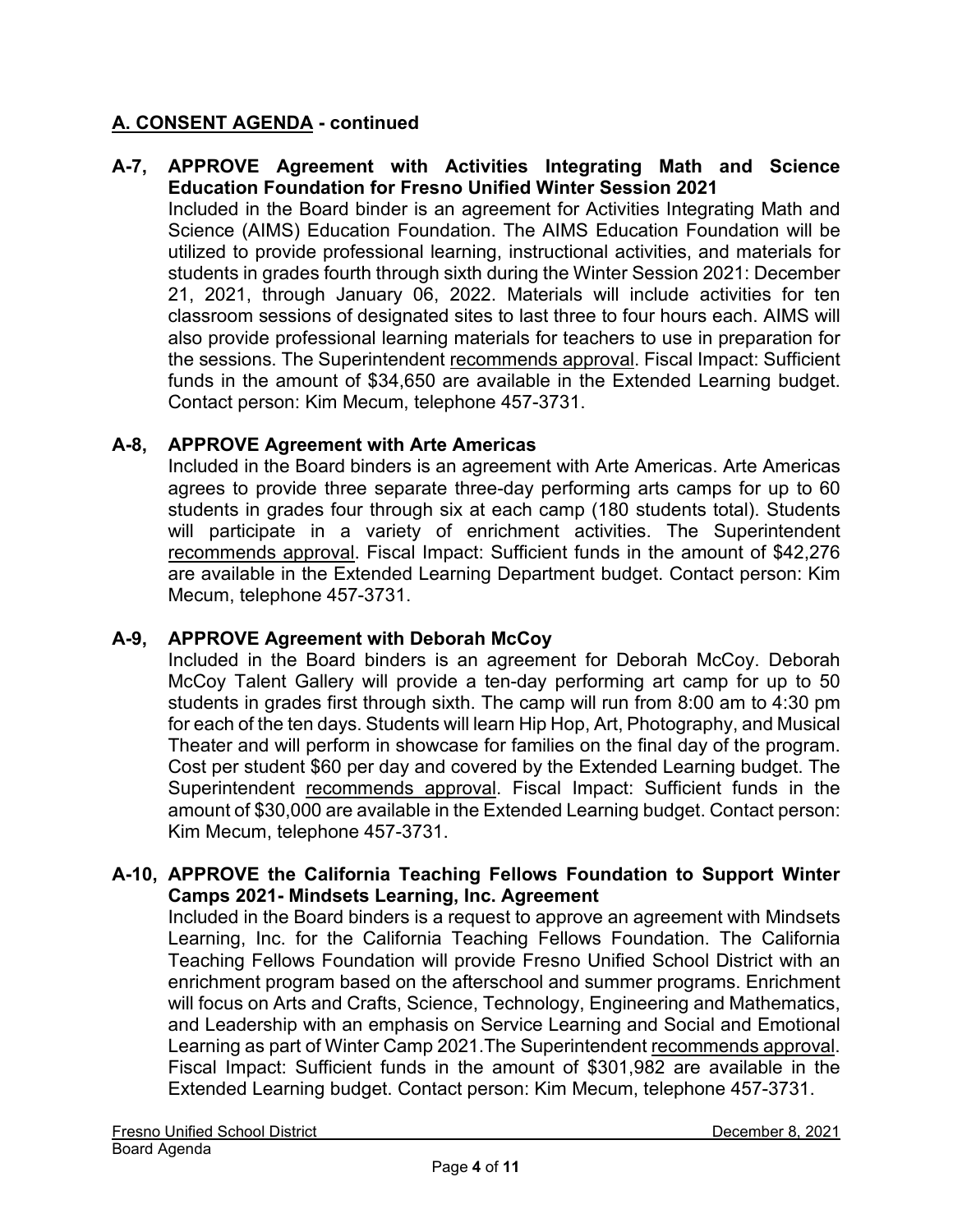# **A-11, APPROVE Agreement with Adventure Education Solutions**

Included in the Board binders is an agreement with Adventure Education Solutions for Fresno Unified Winter Session 2021. Adventure Education Solutions agrees to provide three separate three-day camps over the winter break in the areas of Winter Sports, Climbing and Fishing. These outdoor recreation, environmental science, and leadership development themed camps will be held for students in grades five through eight, free of charge. The Superintendent recommends approval. Fiscal Impact: Sufficient funds in the amount of \$229,162 are available in the Extended Learning Department budget. Contact person: Kim Mecum, telephone 457-3731.

# **A-12, APPROVE Request for Material Revision by Aspen Meadow Public School**

Included in the Board binders is a copy of the revised Aspen Meadow Public School Petition and supporting documents delivered to the District on November 10, 2021 by Executive Director, Shelly Lether. Aspen Meadow Public School is requesting the following material revisions to its educational program: (1) Changes to the educational program by deletion of all references to grades seven and eight throughout the petition; and (2) The addition of required legal updates, including language modifications to reflect current Education Code. The Superintendent recommends approval. Fiscal Impact: There is no fiscal impact to the district at this time. Contact person: Kim Mecum, telephone 457-3731.

#### **A-13, APPROVE Request for Material Revision by Aspen Valley Prep Academy**

Included in the Board binders is a copy of the revised Aspen Valley Prep Academy Petition and supporting documents delivered to the District on November 10, 2021 by Executive Director, Shelly Lether. Aspen Valley Prep Academy is requesting the following material revisions to its educational program: (1) Changes to the educational program by deletion of all references to grades seventh and eighth throughout the petition; and (2) the addition of required legal updates, including language modifications to reflect current Education Code. The Superintendent recommends approval. Fiscal Impact: There is no fiscal impact to the district at this time. Contact person: Kim Mecum, telephone 457-3731.

#### **A-14, APPROVE Grant Application to the California Department of Education for National School Lunch Program Equipment Assistance**

It is recommended the Board approve submission of a grant application to the California Department of Education for a 2021 National School Lunch Program Equipment Assistance Grant. The grant provides funding to help schools serve healthier meals, provide meal service during pandemic or natural disaster, improve food safety, and help support the establishment, maintenance, or expansion of the school breakfast program. The district is requesting funding to support the purchase of a new meal delivery truck to replace an inoperable 1999 model. The Superintendent recommends approval. Fiscal Impact: The grant will provide up to \$100,000 for the purchase of the delivery truck; additional funding is available in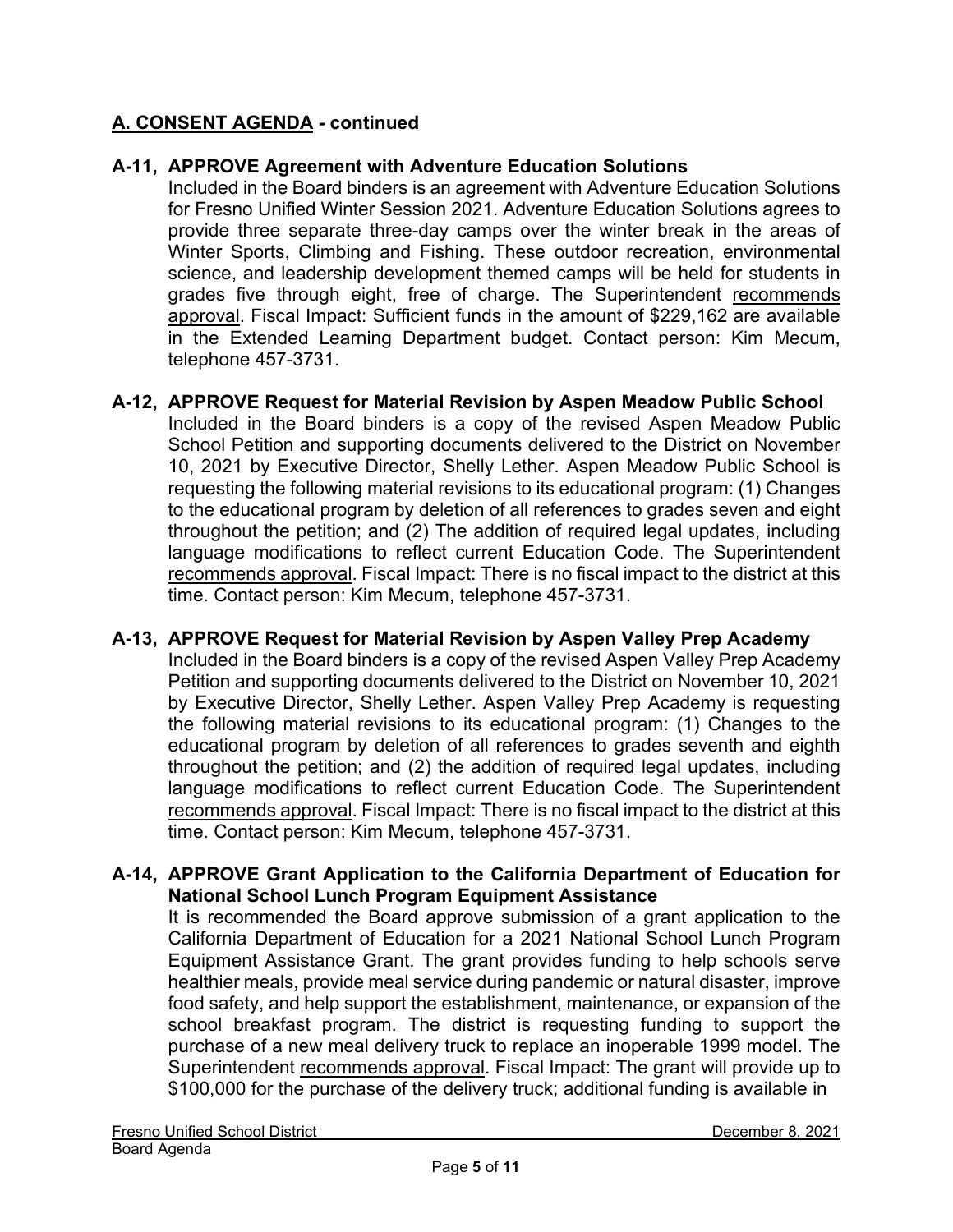the Cafeteria Fund to support the approximate \$135,000 vehicle cost. Contact person: Karin Temple, telephone 457-3134.

# **A-15, APPROVE Use of Individual Piggyback Contracts**

Included in the Board binders and recommended for approval is a list of 12 piggyback contracts for use during 2021/22 for efficient and cost-effective procurement. This is in addition to piggyback contracts approved by the Board previously, to allow for expedited purchases related to science and technology, HVAC equipment, student meal services, security hardware, performing arts supplies, and modular buildings. Use of piggyback contracts is allowed under Public Contract Codes 10299 and 20118 and is a procurement best practice that takes advantage of competitive pricing from a contract formally bid by another school district or public agency. The Superintendent recommends approval. Fiscal Estimated annual expenditures for each piggyback contract (if utilized) are indicated on the backup material; funding will be determined on a project-byproject basis. Impact: Contact person: Karin Temple, telephone 457-3134.

#### **A-16, APPROVE Rejection of Bid 22-16, Tenaya Middle School Office and Site/Walk Improvements**

Included in the Board binders is information on Bid 22-16, for new steel picket and chain-link fencing and gates, concrete sidewalks, entry canopy, new main office exterior doors and landscape and lighting improvements at Tenaya Middle School to improve safety and security for students, staff and visitors. Staff recommends rejecting all bids due to bid prices being significantly higher than the estimated amount. The project scope will be evaluated for modification and rebid in the future. The Superintendent recommends approval. Fiscal Impact: Rejecting the bids results in no fiscal impact to the district at this time. Contact person: Karin Temple, telephone 457-3134.

#### **A-17, RATIFY Addendum with New Life Physical Therapy Services, dba Goodfellow Therapy**

Included in the board binders is an addendum with New Life Physical Therapy Services, dba Goodfellow Therapy in the amount of \$96,000. The New Life Physical Therapy Services, dba Goodfellow will provide full time Occupational Therapy Services and Certified Occupational Therapist Assistants services with students who have been identified with these services on their Individualized Education Plans. The term of the Addendum commenced October 11, 2021 and ends June 30, 2022. The Superintendent recommends ratification. Fiscal Impact: Sufficient funds of \$96,000 are available in the Special Education Department. Contact person: Kim Mecum, telephone 457-3731.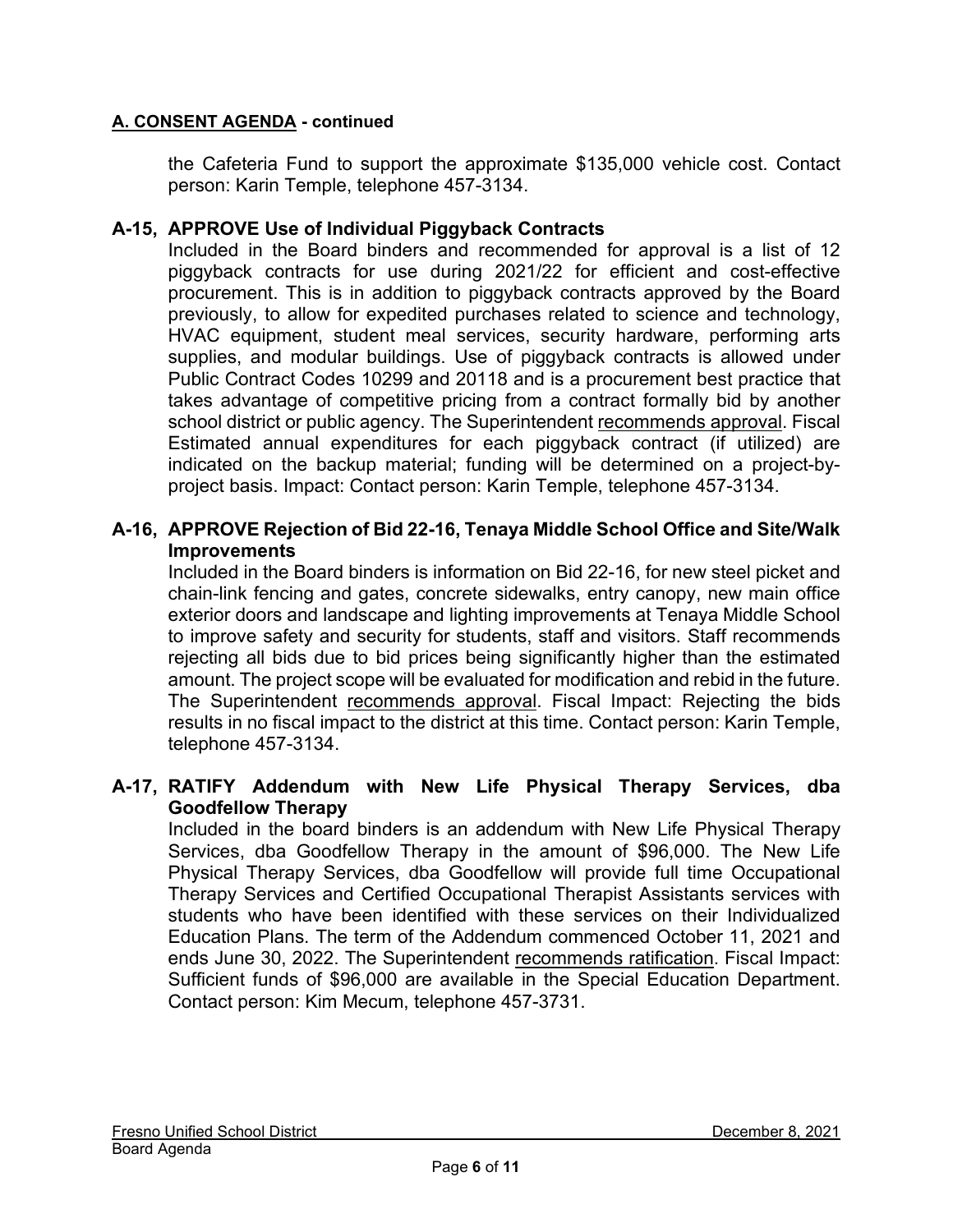# **A-18, RATIFY Agreement with Good Company Players for Fifth Graders to See Founding Fathers and Mothers**

Included in the Board binders is an agreement with Good Company Players who will produce the play, "Founding Fathers…and Mothers," aligned to fifth grade standards to be performed for all fifth-grade students. Included in the agreement work are rehearsals and performances; director, sets and lighting; projections; costuming; stage management; sound production, and other technical support as needed. The Superintendent recommends ratification. Fiscal Impact: Sufficient funds in the amount of \$28,404 are available in the Visual and Performing Arts budget. Contact person: Kim Mecum, telephone 457-3731.

#### **A-19, RATIFY Grant Application to the California Department of Rehabilitation for the We Can Work Grant**

Ratification is requested for the grant application and funding from the California Department of Rehabilitation for the We Can Work grant. Fresno Unified has been awarded the "We Can Work" grant with a three-year term. The grant provides work training that delivers pre-employment transition services to high school and postsecondary students between the ages of 16-21 with active Individualized Education Program goals and objectives. The Superintendent recommends ratification. Fiscal Impact: Fresno Unified will be reimbursed 100% of allowable program costs, up to \$293,157. Contact person: Kim Mecum, telephone 457-3731.

#### **A-20, RATIFY Change Orders for the Projects Listed Below**

Included in the Board binders is information on Change Orders for the following projects:

| Bid 20-19, Fresno High School Career Technical Education (CTE) Building<br>Construction                                         |     |        |        |
|---------------------------------------------------------------------------------------------------------------------------------|-----|--------|--------|
| Change Order 8 presented for ratification                                                                                       | \$. | 88,091 |        |
| Bid 21-11, Edison High School Gymnasium Addition<br>Change Order 5 presented for ratification                                   |     | \$     | 62,585 |
| Bid 21-25, Hoover High School Career Technical Education (CTE) Building<br>and Construction Trades, Classroom Shop Improvements |     |        |        |
| Change Order 3 presented for ratification                                                                                       |     | S      | 40,889 |
| Bid 21-37, Hoover High School Multipurpose Room HVAC Replacement<br>Change Order 1 presented for ratification                   |     | \$     | 12.304 |

The Superintendent recommends ratification. Fiscal Impact: Sufficient funding in the amount of \$141,284 is available in the Measure X Fund for Bids 20-19, 21-25 and 21-37, and \$62,585 is available in the School Facilities Fund for Bid 21-11. Contact person: Karin Temple, telephone 457-3134.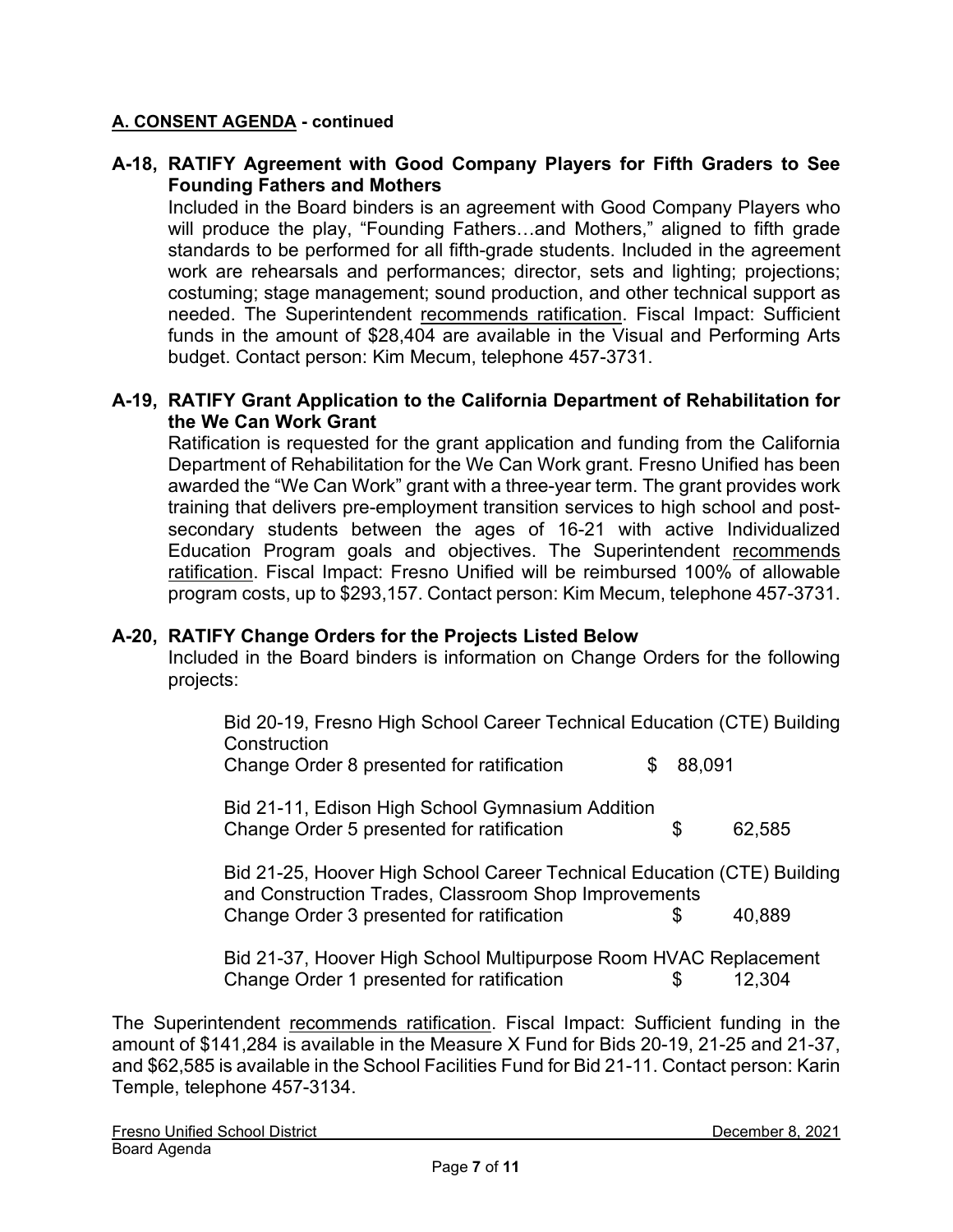# **A-21, RATIFY the Filing of a Notice of Completion**

Included in the Board binders is a Notice of Completion for the following project, which has been completed according to plans and specifications.

Bid 21-37, Hoover High School Multipurpose Room HVAC Replacement

The Superintendent recommends ratification. Fiscal Impact: Retention funds are released in accordance with contract terms and California statutes. Contact person: Karin Temple, telephone 457-3134.

# **A-22, RATIFY Purchase Orders from September 1, 2021 through September 30, 2021 – Primary Report**

Included in the Board binders is information on purchase orders issued from September 1, 2021 through September 30, 2021. Two agenda items are presented to ratify purchase orders. The first item includes the Primary Report with all purchase orders issued during the reported dates with the exception of those that may present a potential conflict of interest for an individual Board member. All remaining purchase orders are in the Supplemental Report and presented as a second agenda item. The Superintendent recommends ratification. Fiscal Impact: Funding is noted on the attached pages. Contact person: Karin Temple, telephone 457-3134.

# **A-23, RATIFY Purchase Orders from September 1, 2021 through September 30, 2021 – Supplemental Report**

Included in the Board binders is information on purchase orders issued from September 1, 2021 through September 30, 2021. Two agenda items are presented to ratify purchase orders. The first item includes the Primary Report with all purchase orders issued during the reported dates with the exception of those that may present a potential conflict of interest for an individual Board member. All remaining purchase orders are in the Supplemental Report and presented as a second agenda item. The Superintendent recommends ratification. Fiscal Impact: Funding is noted on the attached pages. Contact person: Karin Temple, telephone 457-3134.

# **A-24, RATIFY NAVEX Service Agreement**

In the NAVEX service agreement, the vendor will provide us continued support for the framework of Diversity, Equity, and Inclusion. This work will be year 2 of a 3 year agreement dating from September 17, 2021-September 16, 2022. The Superintendent recommends ratification. Fiscal Impact: Sufficient funds in the amount of \$56,200 are available in the Equity & Access budget. Contact person: Lindsay Sanders, telephone 457-3842.

#### **END OF CONSENT AGENDA (ROLL CALL VOTE)**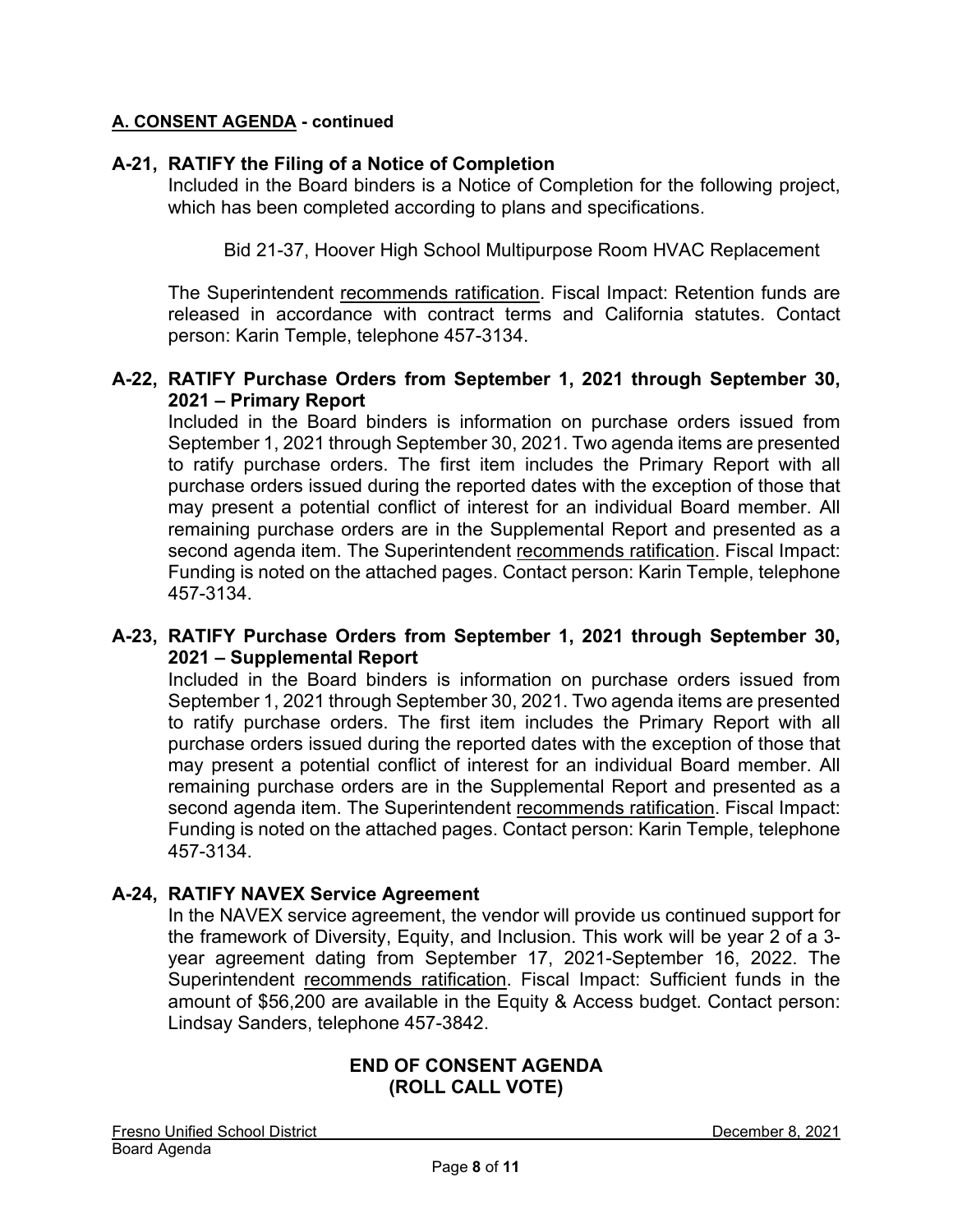# **UNSCHEDULED ORAL COMMUNICATIONS**

Individuals who wish to address the Board on topics within the Board's subject matter jurisdiction, but **not** listed on this agenda may do so at this time. If you wish to address the Board on a specific item that is listed on the agenda, you should do so when that specific item is called. Individuals shall submit a speaker card specifying the topic they wish to address. The card must be submitted before the Board President announces unscheduled oral communications.

While time limitations are at the discretion of the Board President, generally members of the public will be limited to a maximum of three (3) minutes per speaker for a total of thirty (30) minutes of public comment as designated on this agenda. Any individual who has not had an opportunity to address the Board during this initial thirty (30) minute period may do so at the end of the meeting after the Board has addressed all remaining items on this agenda. Without taking action and only as expressly permitted by Board Bylaw 9323, Board members may ask questions, make brief announcements, or provide a brief response to statements presented by the public about topics raised in unscheduled oral communications. Board members must be recognized by the President in order to speak and will generally be limited to no more than one (1) minute each for this purpose. The Board President shall have the discretion to further limit Board members' opportunity to speak on topics raised in unscheduled oral communications to ensure the orderly and efficient conduct of district business.

Members of the public with questions on school district issues may submit them in writing. The Board will automatically refer to the Superintendent any formal requests that are brought before them at this time. The appropriate staff member will furnish answers to questions.

# **B. CONFERENCE/DISCUSSION AGENDA**

# **\*6:30 P.M.**

# **B-25, PRESENT and DISCUSS Special Education Update**

Staff will present an overview of the "Improving Special Education Services in the Fresno Unified School District" – Update. The aim and drivers are aligned to the recommendations from the Council of the Great City Schools Improving Special Education Services in the Fresno Unified School District report with a focus on accelerating student learning during the global pandemic. Contact person: Kim Mecum, telephone 457-3731.

#### **\*7:00 P.M.**

# **B-26, PRESENT and DISCUSS Redistricting of Trustee Areas within Fresno Unified School District**

The purpose of this presentation is to continue discussing the redistricting of Trustee Areas within Fresno Unified School District. Included in the Board binders are three draft maps to help gather feedback from the Board and obtain public input and additional testimony regarding appropriate criteria and boundaries.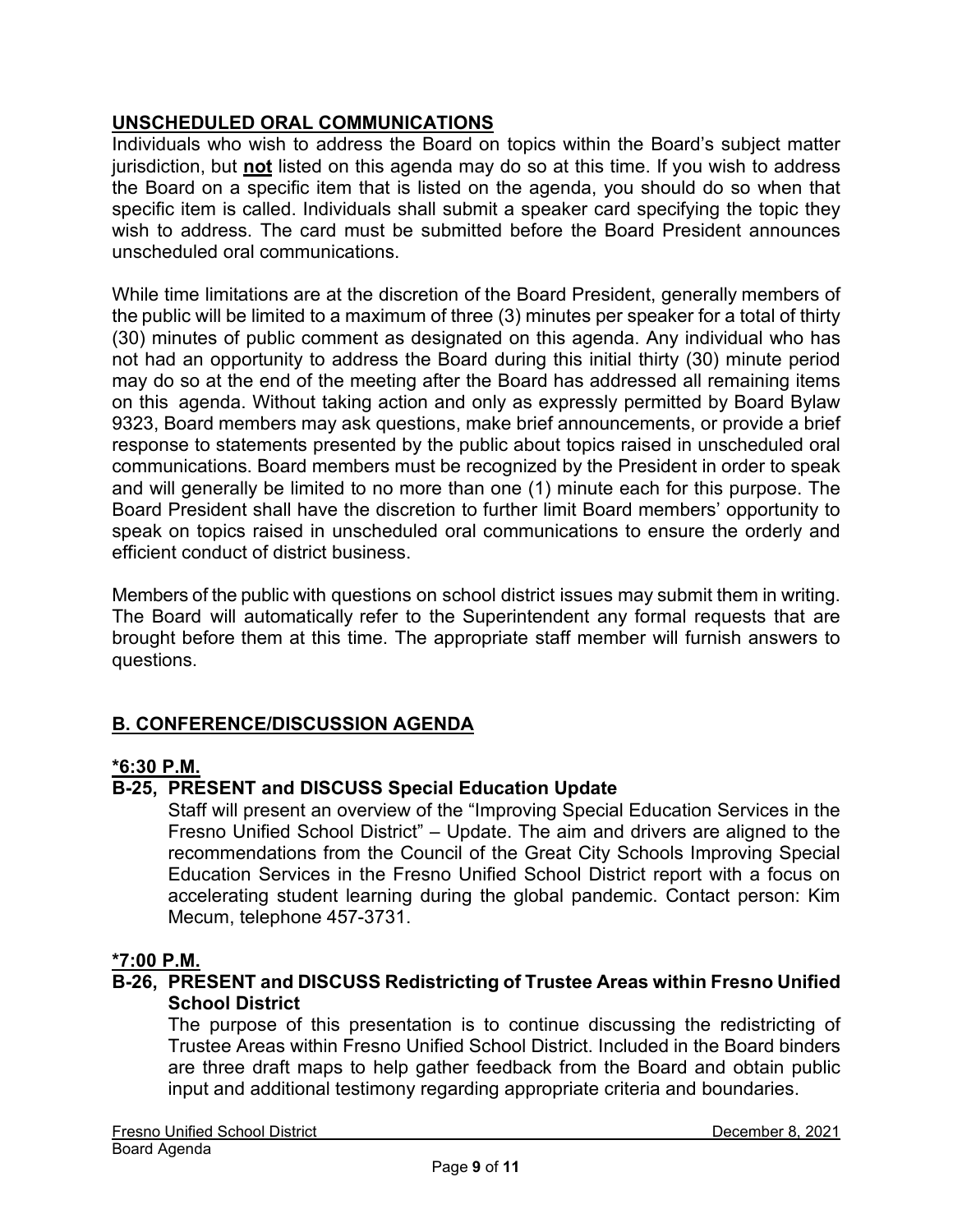# **B. CONFERENCE/DISCUSSION AGENDA - continued**

Fiscal impact: There is no fiscal impact to the district at this time. Contact person: David Chavez, telephone 457-3566.

# **\*7:20 P.M.**

# **B-27, DISCUSS and APPROVE the 2020/21 Audited Financial Statements Prepared by Crowe LLP**

Included in the Board binders is the Annual Financial Audit Report as prepared by our external auditors, Crowe LLP. The audit report has been completed for submission to the State Department of Education. Each year the district is required to have its financial statements audited by an independent accounting firm. We are pleased to report that Fresno Unified School District has received an "Unmodified Opinion" for the 2020/21 Audit, which is the best opinion that can be issued. The Superintendent recommends approval. Fiscal Impact: There is no fiscal impact to the district at this time. Contact person: Santino Danisi, telephone 457-6226.

# **\*7:40 P.M.**

# **B-28, DISCUSS and APPROVE the 2021/22 First Interim Financial Report**

California school districts are required to approve interim financial reports twice each fiscal year. Fresno Unified School District's 2021/22 First Interim Financial Report is presented for approval and reflects a positive certification of the district's financial condition. The report is based on the October 31, 2021 year-to-date revenue and expenditures as required by state law. The Superintendent recommends approval of the First Interim Financial Report for submission to the County Superintendent of Schools. The Superintendent recommends approval. Fiscal Impact: A positive certification reflects that the district's projected reserve for 2021/22 at \$115.1 million exceeds the minimum required reserve for economic uncertainties (2%). Additionally, projections indicate a positive cash balance for the current year and two subsequent years. The support material reflects a multiyear projected budget for the Unrestricted General Fund and utilizes the State assumptions developed by the California County Superintendents Educational Services Association. Contact person: Santino Danisi, telephone 457-6226.

#### **\*8:00 P.M.**

# **B-29, HOLD Public Hearing to PRESENT and DISCUSS the Educator Effectiveness Block Grant**

Included in the Board binders is a plan for Fresno Unified to provide professional learning for teachers, administrators, paraprofessionals, and classified staff that will promote educator equity, quality, and effectiveness. This one-time funding is for \$18,186,921 to be expended by June 30, 2026. Funds can be used for coaching, mentoring, programs, practices, and strategies that lead to the acceleration of student learning. Contact person: Kim Mecum, telephone 457- 3731.